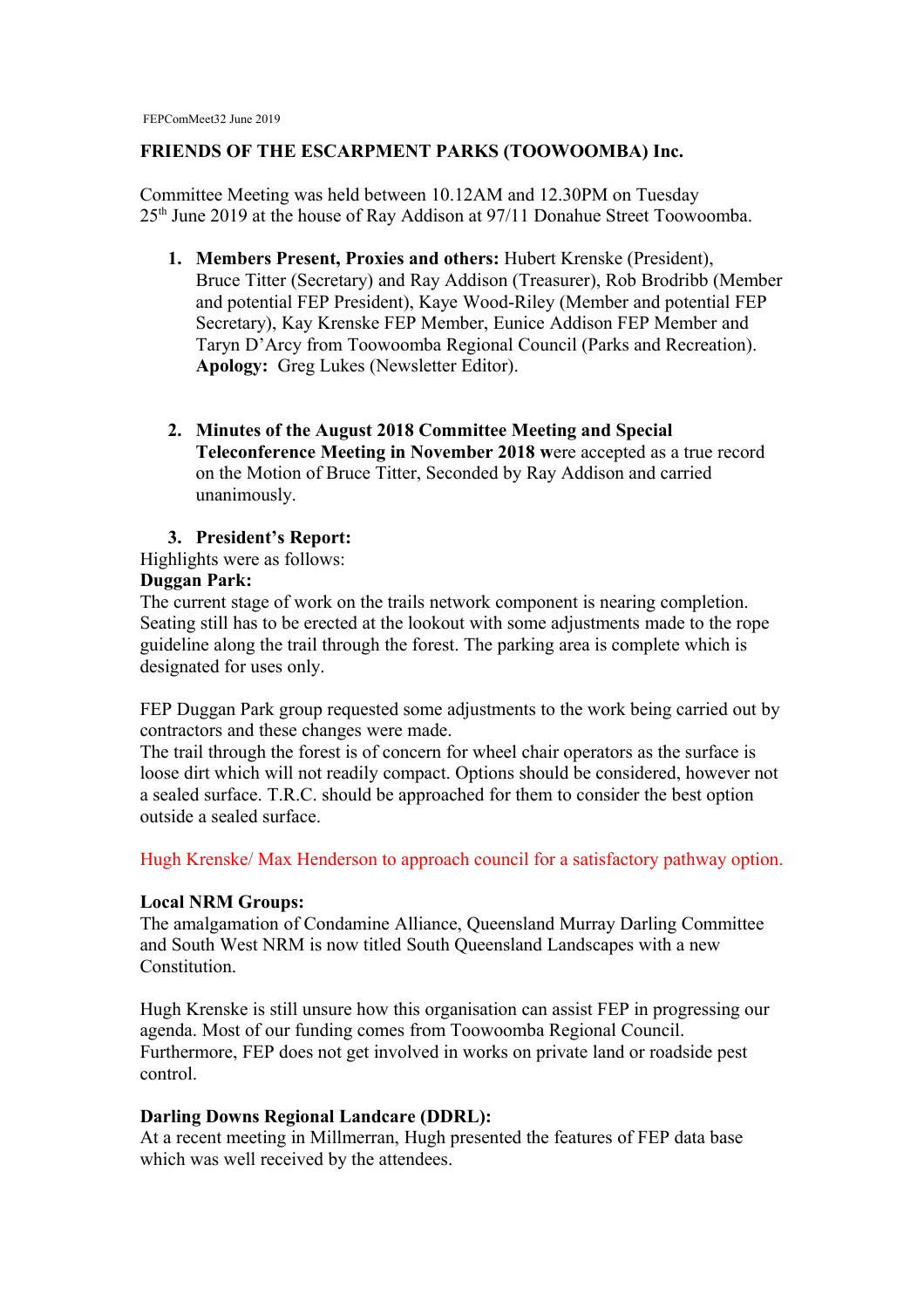Hugh was asked if FEP would nominate for a Landcare award this year. The Application is time consuming with little benefit apart from getting state wide recognition.

## Hugh Krenske to consider submission of a nomination.

## **Toowoomba Region Bio-Security Committee:**

The presentation to this committee from FEP about the council defining buffer zones around our parks has not progressed significantly further. Mark Ready (T.R.C.) indicated that it is to be out on a report to council later this year.

## **Grant Proposal from the State Government:**

FEP were unsuccessful in obtaining this Grant. We had a lot of scientific evidence to support the endangered flora and fauna components, but we do not have anything that can be regarded as critically endangered.

#### **Volunteer Work Register:**

Hugh Krenske encourages all Parkcare Coordinators to enter brief data about volunteering in our parks. Apart from council obtaining a list of our active volunteers, it is also used to list herbicide usage in the State Governments database.

Currently this Financial year we have recorded 3,483.95 hours in 295 volunteering sessions. While the average number of workers may seem small, it is indicative of the passion that our regular volunteers have for their environment.

#### **FEP Web Site upgrade:**

The FEP Web Site has not been upgraded over recent months. The database has been enhanced to facilitate the uploading of photographs. Before and after shots can be used to document the success of our work in the parks. Currently we are missing historical information.

#### **School Groups:**

We have had an enquiry from Glennie School about whether we can use student volunteers later in the year. Students could target Cats Claw Creeper in Redwood Park or work in Nielsen Park?

The proposed visit by Toowoomba Grammar boys later in the year may be best allocated to another park, possibly Panorama Crescent Park?

## **Other Items:**

Hugh Krenske advised that there has been partial damage to planted area in Jubilee Park by Contractors and the damaged corridor will be replanted.

Hugh Krenske advised council that there is evidence fauna and reptiles have been harvested from Redwood Park. Volunteers will monitor suspect cars and provide car registrations to council for action.

Hugh and Kay Krenske attended a NEST BOX 2 hour Workshop conducted by Alan Frankes which was very impressive.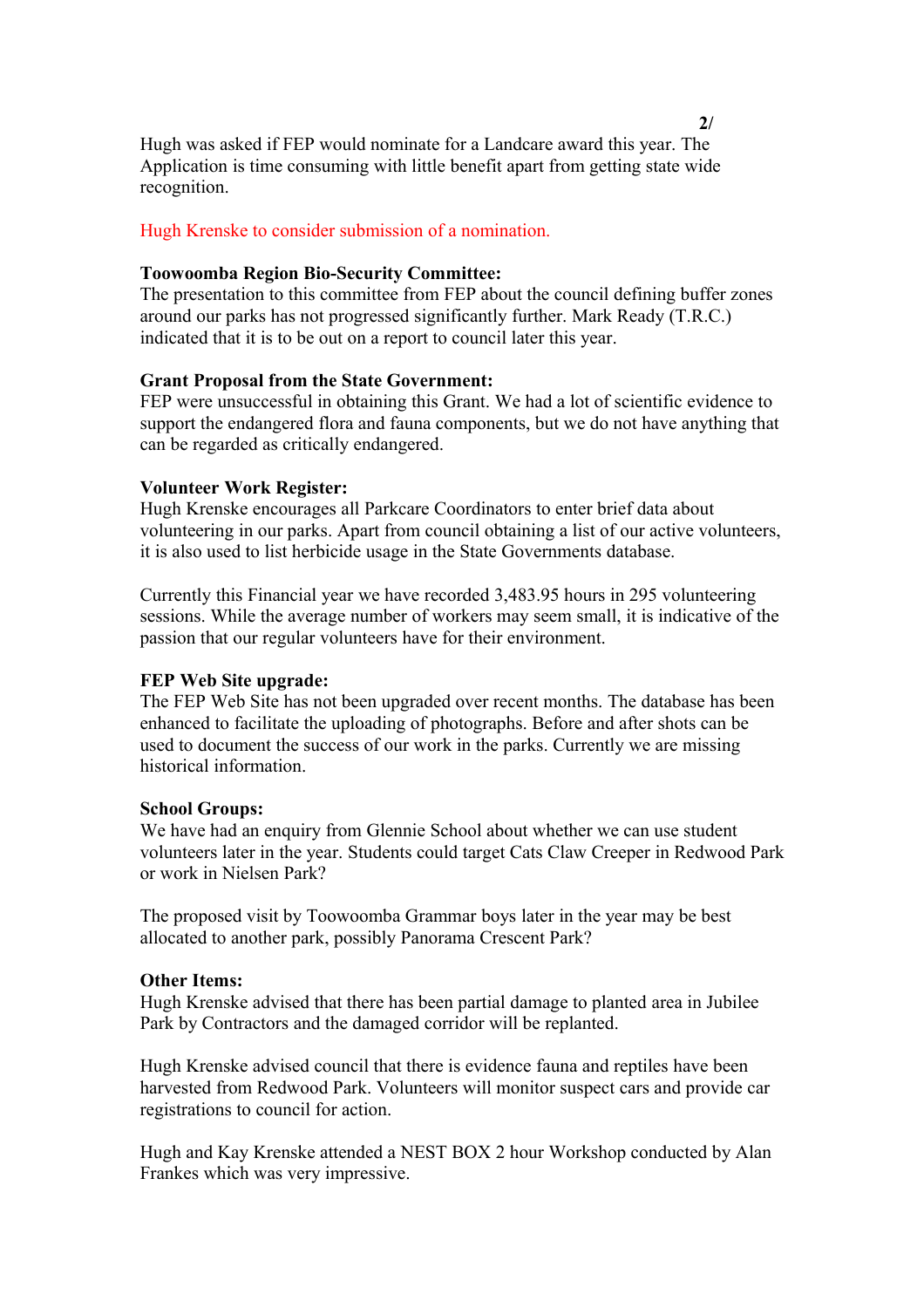A similar Nest Box Workshop could be held at Cobb & Co Museum and Alan Frankes approached to conduct the workshop which would cost between \$4,000 and\$5,000 to run.

It would be an excellent opportunity to inform the local community.

## Hugh Krenske to investigate and approach council for potential funding.

Rob Brodribb suggested an Open Day at Nielsen Park possibly in Spring with a letter drop in the area and BBQ to promote the park. Potentially obtain a Grant from council for approximately \$500 to cover costs for the event.

## Committee to consider prior to next Committee Meeting and organise if applicable.

President's full Report is attached. President's Report accepted on a Motion by Hugh Krenske and seconded by Bruce Titter and carried unanimously.

## **4. Treasurer's Report:**

Financial Statement for the period  $26<sup>th</sup>$  March 2019 to  $25<sup>th</sup>$  June 2019

| Balance as at 26 <sup>th</sup> March 2019 |            |            | \$13,419.04    |
|-------------------------------------------|------------|------------|----------------|
| Income:                                   |            |            |                |
| \$<br>Membership                          | 400.00     |            |                |
| \$<br>Donations                           | 140.00     |            |                |
| \$<br><b>Bank Interest</b>                | .28        |            |                |
| \$<br><b>Community Grant</b>              | 18.66      |            |                |
| <b>Total Income</b>                       |            | \$558.94   |                |
| <b>Expenses:</b>                          |            |            |                |
| Tools & Equip.                            | \$1,212.70 |            |                |
| Admin.<br>\$                              | 309.80     |            |                |
| \$<br>Catering                            | 29.00      |            |                |
| <b>Total Expenses</b>                     |            | \$1,551.50 |                |
| <b>Balance of Income over Expenditure</b> |            |            | $-S$<br>992.56 |
| Balance as at 25 <sup>th</sup> June 2019  |            |            | \$12,426.48    |
| <b>Term Deposit</b>                       |            |            | 7,000.00<br>\$ |
| <b>Total assets</b>                       |            |            | \$19,426.48    |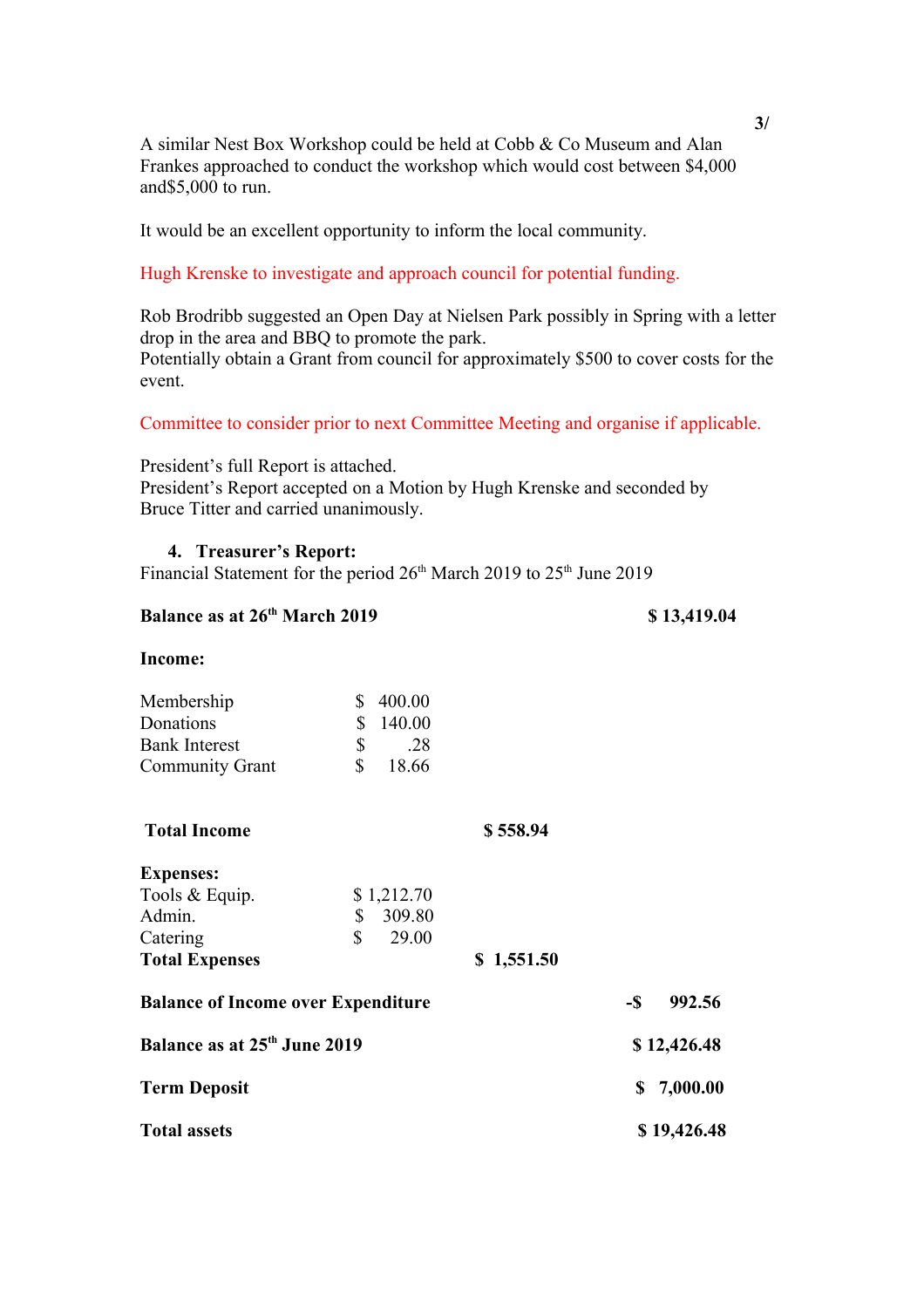## **Comments:**

FEP received \$400 from Subscription Arrear Notices that were sent out. The issue of Membership Subscriptions was raised again as some other environmental groups do not apply annual Membership fees.

Ray Addison advised that if no Membership subscriptions were collected it would be virtually impossible to monitor our Membership Register. Some alternative options were mentioned but at this stage we will let the matter rest.

It could be raised at A.G.M. again?

Treasurer's Full Report is attached. Treasurer's Report accepted on a Motion by Ray Addison, seconded by Rob Brodribb and carried unanimously.

# **5. Matters arising from previous Meeting:**

## **5A. World Environment Day held in early June 2019 at Lake Annand.** Committee approached Greg Lukes to set up a static Display on behalf of FEP and unfortunately he declined.

## **5B. Prohibited and Restricted Invasive plants in Queensland.**

Hugh Krenske confirmed distribution of the new Bio-Security Queensland State brochures to each Parkcare Coordinator.

Also, Bruce Titter contacted Bio-Security Queensland to find out what is the landowner's responsibility to eradicate. We were advised that it is the landowner and local council conjointly to make arrangements to clear.

Hugh Krenske advised that council (Mark Ready) intends to contact residents in Prince Henry Drive to make arrangements for the removal of Cats Claw in the area.

## **5C. Maintenance of FIRST AID KITS in each individual park.**

All First Aid Kits must be regularly inspected to ensure that all medical items are current and the First Aid Kits are to include a Snakebite Kit at each Park.

It was decided that each Parkcare Coordinator would be contacted to confirm that all medical items were current and a Snakebite kit was included.

Bruce Titter to contact all Parkcare Coordinators to confirm that each has a First Aid Kit provided by council and that all medical items are current.

## **5D. Action Plans for each park.**

Hugh Krenske forwarded an ACTION PLAN template in March 2018 to each Parkcare Coordinator for completion and return for T.R.C.

Action Plans are required to be submitted to council for financial year 2019/2020 as soon as practical.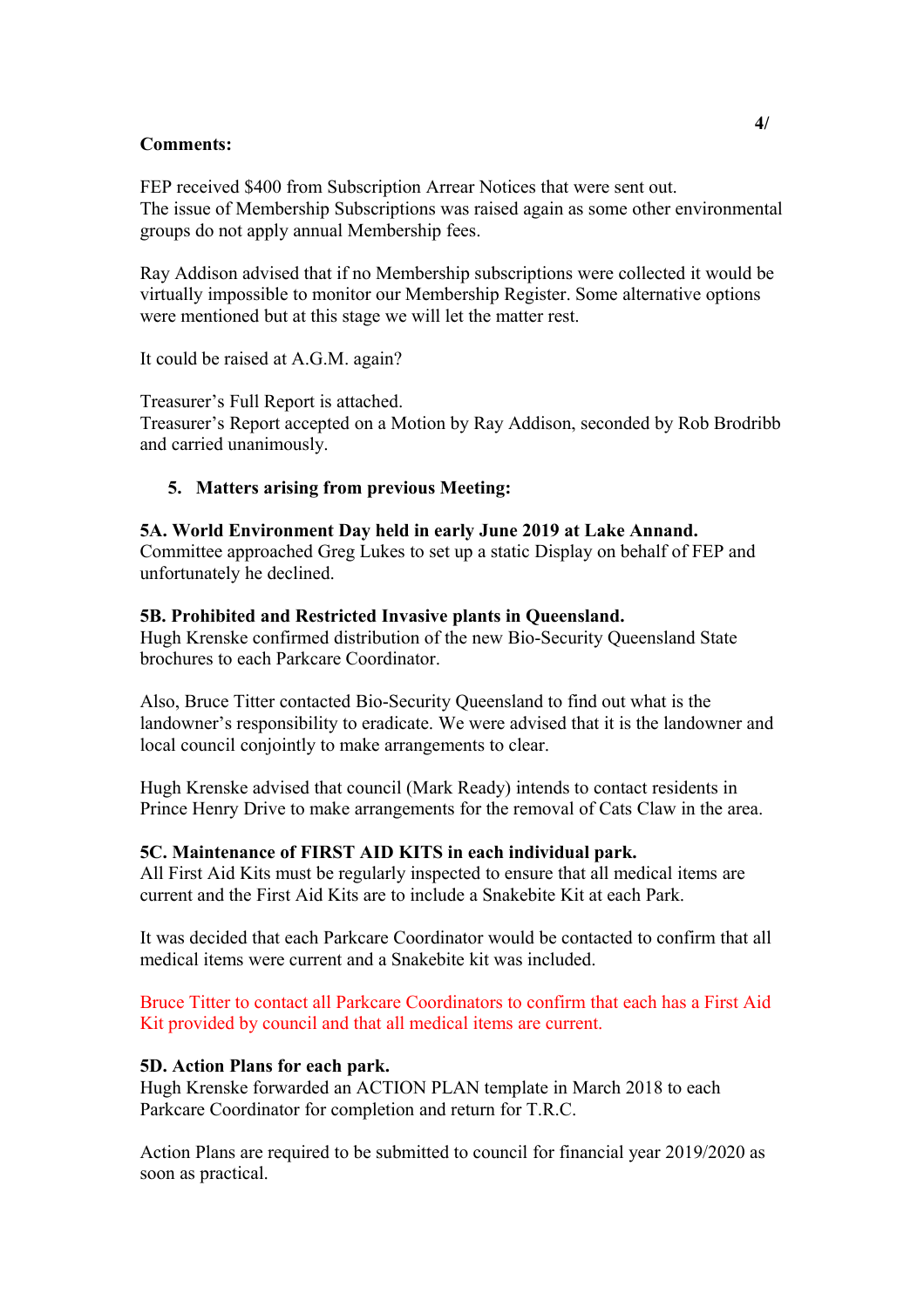Taryn D'Arcy advised that the completed Action Plans should be sent to her via E-Mail to park.volunteers@tr.qld.gov.au.

Bruce Titter to contact each Parkcare Coordinator and request submission of Action Plans as a matter of urgency.

### **5E. Volunteers Guidelines.**

New Volunteers and Parkcare Coordinators are to sign an Acknowledgement Form to confirm that the Volunteer has read the Volunteers Guidelines and that the Parkcare Coordinator has fully trained the Volunteer.

These signed Acknowledgements are required and kept on record in case of an incident which requires investigation.

Some Volunteers and/or Parkcare Coordinators are refusing to sign the Acknowledgements.

A general discussion was held on the issue which has potential legal/Workplace Health and Safety implications.

Basically new volunteers have two options before working in a park, either join FEP or complete T.R.C. Volunteers handbook application.

Rob Brodribb suggested that the best option was to get the new Volunteer to join FEP immediately and complete an application Form at the park.

Committee was in agreement.

Discussions continued about groups of students from different local schools plus other groups of people who attend the parks to work on occasions.

At present, Notices are sent home to parents to obtain their approval for the child to attend and each student signs on at the park where Workplace Health and Safety issues are addressed plus exactly what duties will be undertaken.

It was decided that Hugh Krenske would contact the relative schools to obtain the information sent home to obtain the parents approval.

When the school group arrives at the park, the students sign on individually as in the past and after the proposed work/Workplace Health and Safety issues are addressed the School Representative is to sign off on behalf of the students as confirmation.

Hugh Krenske to contact relative schools that send groups of students and adjust current Form to reflect the change.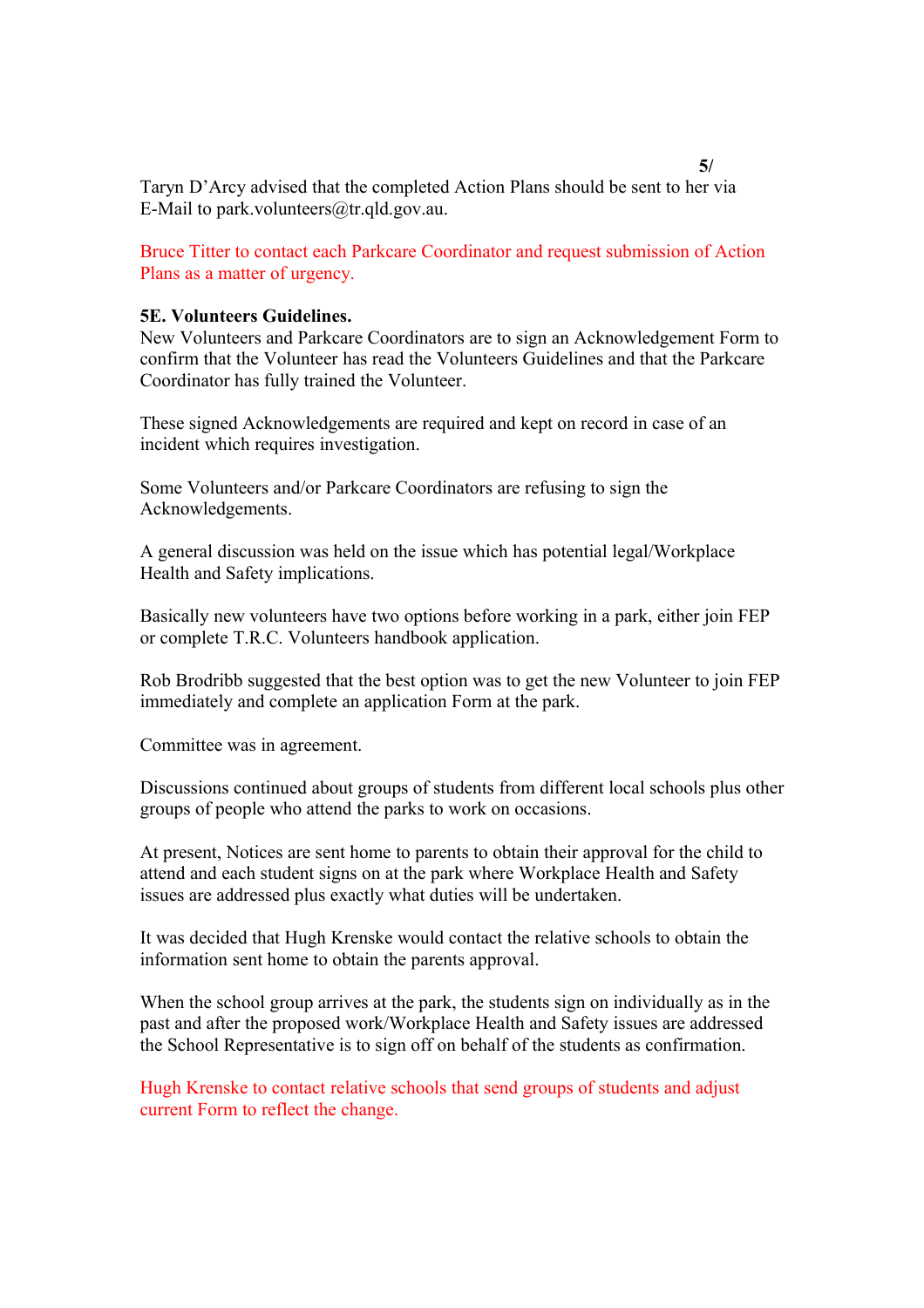# **6/**

# **5F. Computer to update Work Registers and Herbicide usage for T.R.C.**

Hugh Krenske confirmed that he has developed a computer program to record all work performed by volunteers in each park and herbicide usage for multiple purposes of Committee and T.R.C.

Earlier this month Hugh Krenske presented his computer data base program to Q.W.a.L.C. and received a favourable response.

# **5G. Storage of Herbicides and Record of Tools at different Parks.**

Discussions were held concerning the storage of Poisons and Herbicides at the different parks in the Shipping containers to meet Workplace Health and Safety standards.

Taryn D'Arcy from T.R.C. advised that Chemical "bundles" would be provided in storage cabinets to resolve the current problem.

Also, Ray Addison advised that he has a full inventory of all tools held plus an Inventory for each individual park which he has difficulty to monitor accurately as items are progressively damaged or lost.

 After discussions it was decided that Parkcare Coordinators would contact Ray Addison to obtain any items that they require with no individual records maintained for each park.

Hugh Krenske to follow up with Taryn D'Arcy to obtain and install storage cabinets organised by council.

# **5H. Reimbursement of car petrol expenses for transport of herbicides and equipment within Redwood Park.**

Hugh Krenske advised submission of a tentative Application to T.R.C. for reimbursement of petrol expenses. The issue is under investigation by T.R.C.

A decision by council remains outstanding.

To review if necessary once a decision is made by council.

## **5I. Members who are still in arrears with their Subscriptions.**

Bruce Titter and Ray Addison have contacted all persons in arrears in recent times and advised them that their names will be deleted from Membership Lists after 1 st July 2019.

Ray Addison to provide names of Members to be deleted from Membership list at next Committee Meeting for record purposes.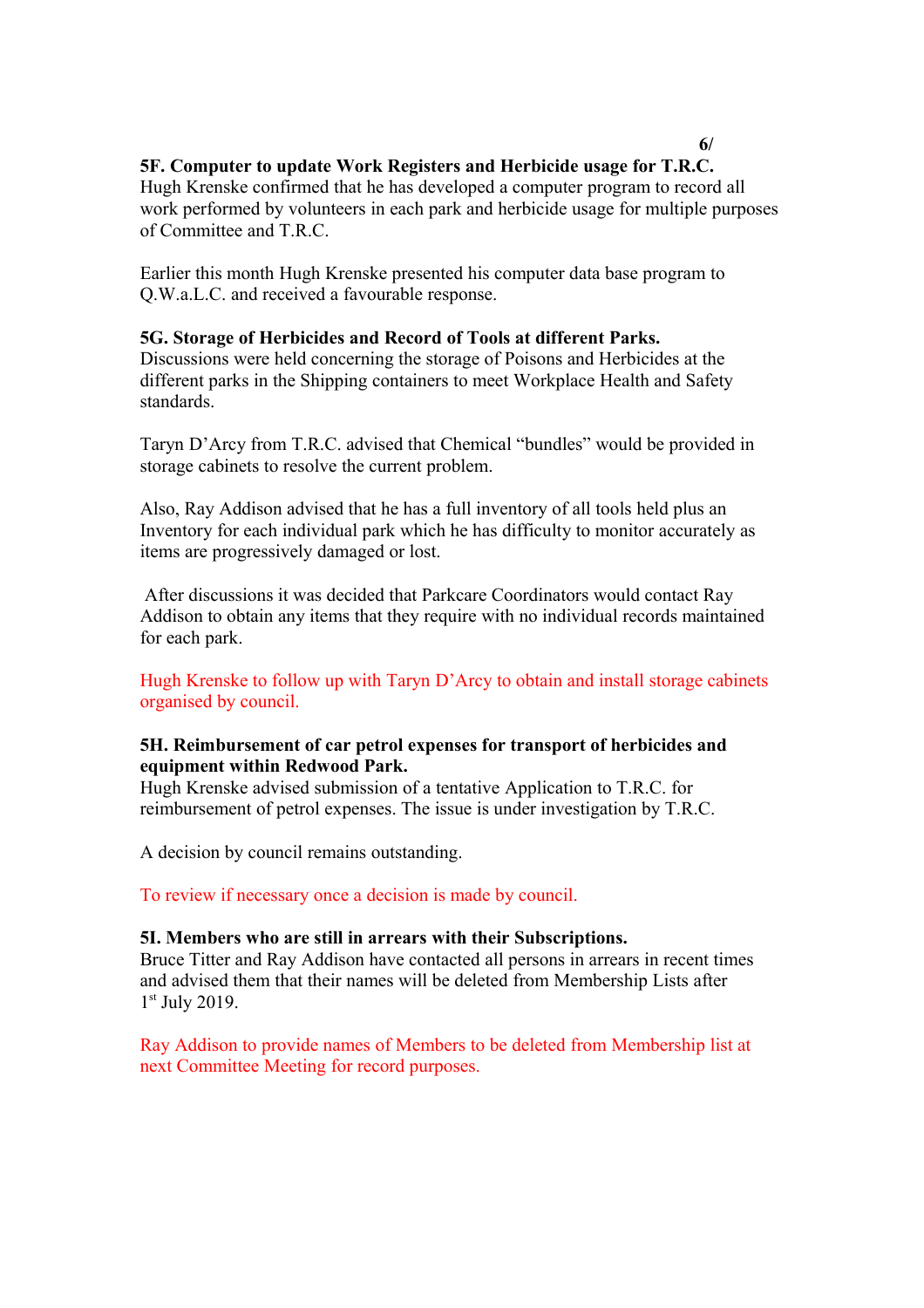# **5J. Volunteers at Charmaine Court Bushland Park request that T.R.C. change the name of the park to LEOPARD ASH ENVIRONMENTAL PARK.**

Bruce Titter submitted the request to council and obtained reference number 1196212. Formal submission is required and the forms sent to Michael Goldrick for completion and return to Secretary.

# **5K. Proposed A.G.M. on Saturday 27th July 2019 at Toowoomba City Library.**

Bruce Titter confirmed the booking and Hugh Krenske advised that Mark Ready would give a presentation on RESTRICTIVE WEEDS and information on State Government's "Trigger Maps".

# **5L. FEP to withdraw from M.O.U. Agreement with T.R.C.**

Rob Brodribb is concerned that since the signed Agreement between both parties, it appears that T.R.C. have not honoured their arrangements as agreed.

If this is the case FEP should withdraw.

A general discussion took place and it was decided that we write to T.R.C. expressing our concerns and await their reaction.

Bruce Titter to send a letter to T.R.C.

# **6. CORRESPONDENCE**

## **INWARD.**

**6A. Letter from T.R.C. Office of the Mayor – Invitation for Mayoral Volunteers Thank you Morning Tea at Oakey Cultural Centre on 23/05/2019.** Sent to Committee and Parkcare Coordinators to arrange.

## **6B. E-Mail Qld Community Achievement Awards.**

Nominations for Community Achievement Awards close on 7<sup>th</sup> August 2019 and will be considered.

**6C. E-Mail CCMA and DDRL Meeting at Millmerran on 4th June 2019.** Hugh Krenske to attend to give a presentation on Data Base for work in parks.

# **6D. E-Mails from Neil Reithmuller on World Environment Day at Lake Annand on 2nd June 2019.**

FEP will not participate this year.

**6E. E-Mail an invitation from T.R.C. to participate in T.R.C. Planning Scheme review on 6th June 2019 at Toowoomba Regional Library.** No-one attended.

**6F. E-Mail Request for FEP feedback to shape the future of Southern Queensland landscapes. Survey closes on 21st June 2019.** No participation by FEP.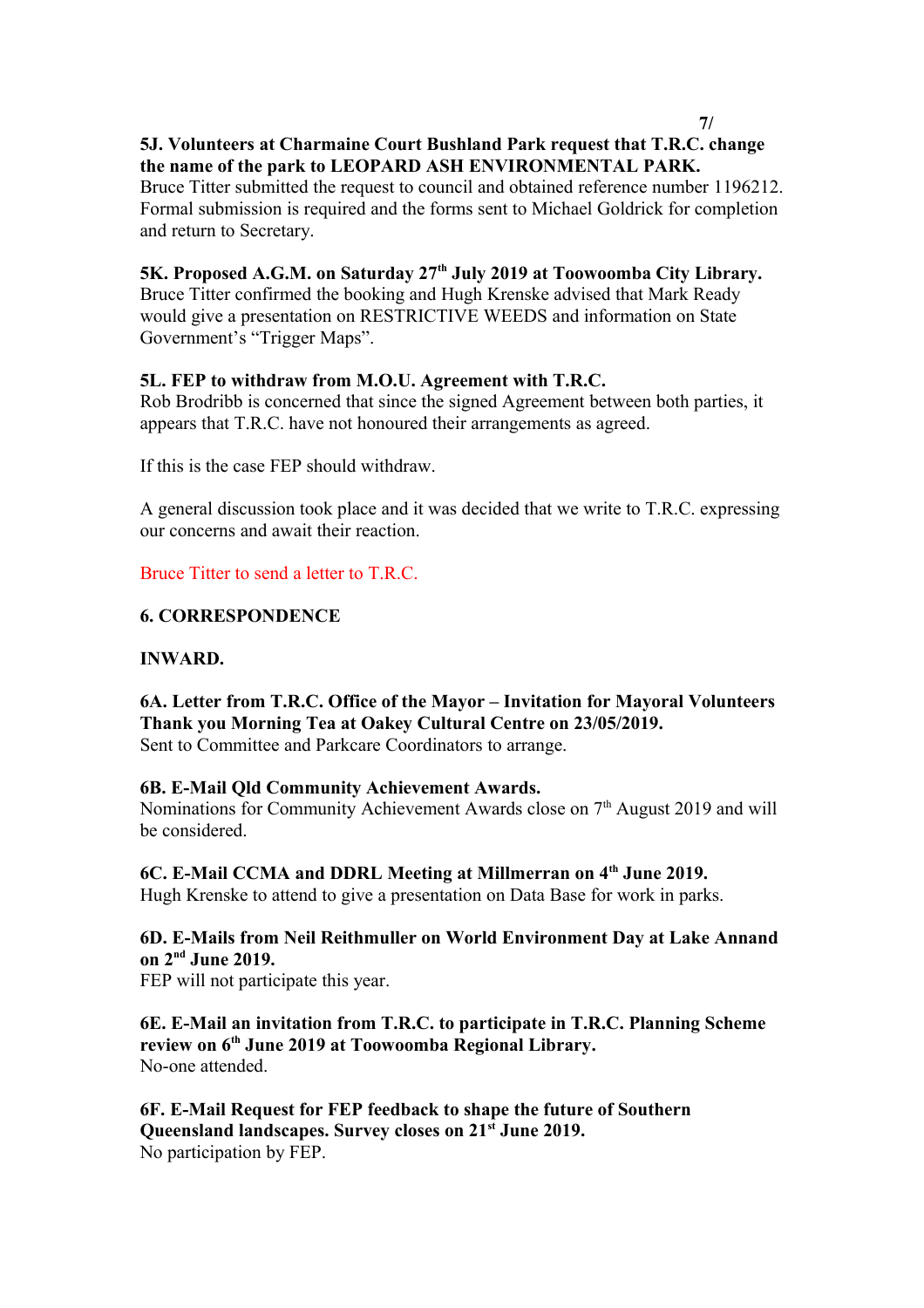**6G. E-Mail Southern Queensland NRM Membership renewal for 2019/2020**

**6H. E-Mail Condamine Region Q.W.aL.C. Request for submission of Grant Applications which close on 2nd July 2019.**

**6I. E-Mail ARTC Inland Rail: Border to Gowrie May 2019 Newsletter.**

**6J. E-Mail Community Sustainability Action Grants-Protecting Queensland threatened species. Applications close 2nd July 2019.** Reviewed.

**6K. E-Mail letter from Southern Queensland Landscapes with Chairs update.**

# **OUTWARD.**

**6L. E-Mail to T.R.C. concerning vandalism in Redwood Park.**

# **6M. E-Mail to T.R.C. requesting a name change for Charmaine Court Bushland Park to Leopard Ash Environmental Park.**

Council responded allocating reference number 1196212. Received a response requesting us to complete a Formal Application.

**6N. E-Mail to Southern Queensland NRM to renew Membership for 2019/2020.** SQNRM acknowledged receipt and advised Member number as OC19.

**6O. E-Mail to Biosecurity Queensland requesting what action is to be taken when prohibitive invasive weeds are located on Public or private land.** Received a response stating that the landowner is responsible in conjunction with the local council to remove the Prohibited invasive weeds.

# **6P. E-Mail to Toowoomba Regional Council concerning vandalism in Redwood Park.**

Motion moved by Bruce Titter that all Inward and Outward correspondence be accepted, seconded by Rob Brodribb and carried unanimously.

## 7. **Newsletter and Publicity.**

Greg Lukes advised that he is no longer able to be FEP Newsletter Editor due to circumstances.

Ray Addison suggested that we contact Bev Grenfell and discuss with her as she may be willing to takeover or assist.

Bruce Titter to contact Bev Grenfell.

## **8. Membership.**

Ray Addison advised that we currently have 81 members with 9 p currently in arrears. No new Members since our last Committee Meeting.